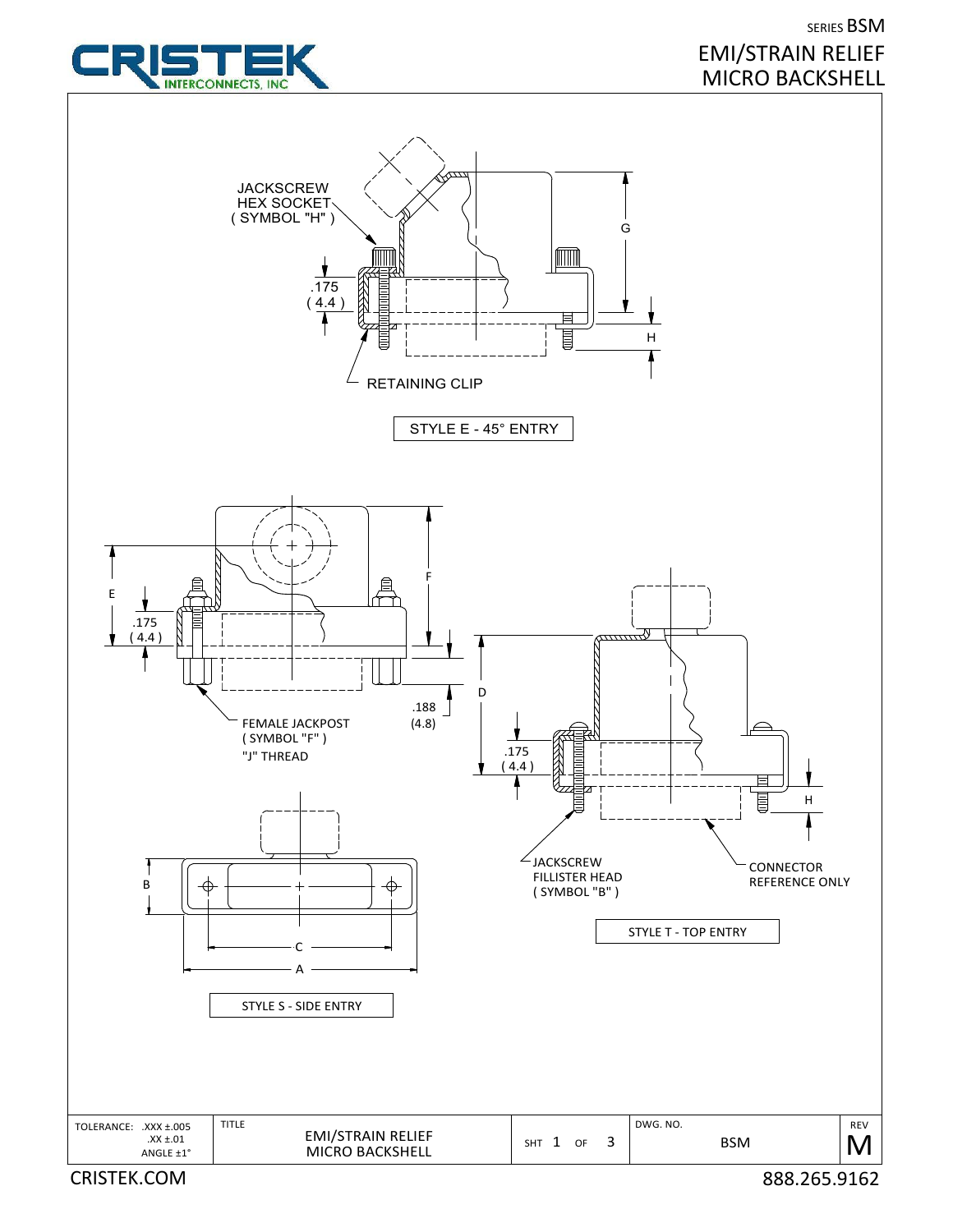

## SERIES BSM EMI/STRAIN RELIEF MICRO BACKSHELL